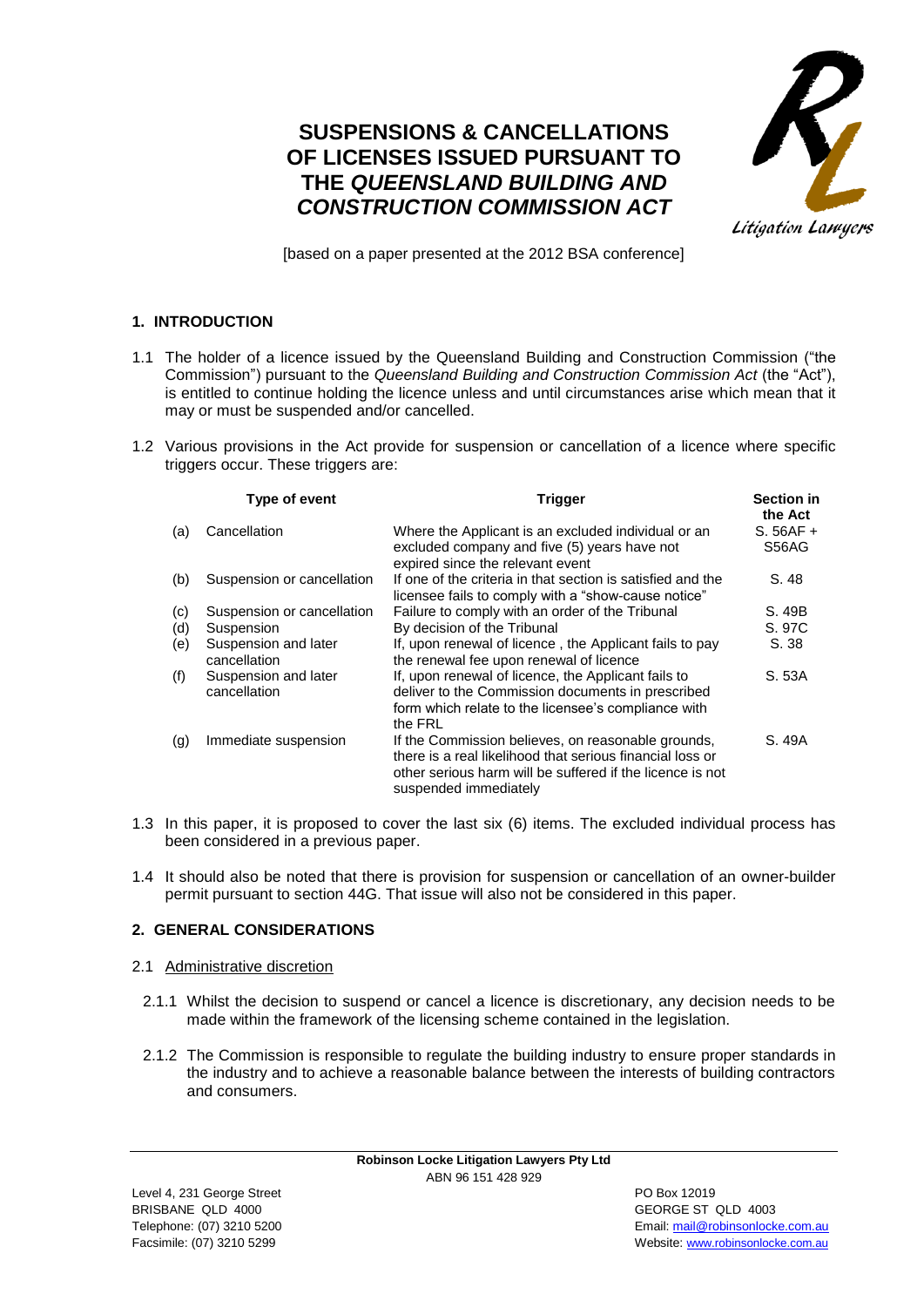- 2.1.3 Therefore, where circumstances exist that that warrant suspension or cancelation, the Commission has a positive duty to make a decision to suspend or cancel the licence.
- 2.1.4 Conversely, if such circumstances do not exist, the Commission should not suspend or cancel the licence.
- 2.2 Suspension vs. Cancellation which should occur?
	- 2.2.1 In concept, suspension is a temporary measure pending an event or step, whereas cancellation is final.
	- 2.2.2 Therefore, it could be expected that a suspension would occur where there is an issue or concern that is possible to fix. If however, a problem cannot or will not be fixed, then the licence should be cancelled.
- 2.3 Does a licence expire if not renewed?
	- 2.3.1 Licences are renewed for a period of twelve (12) months. Section 37(1) provides:
		- *(1) A contractor's licence and a nominee supervisor's licence must be renewed 1 year after their issue or their previous renewal day.*
	- 2.3.2 This suggests that a licence expires, unless renewed. The concept of expiry of licence however is inconsistent with the concept of suspension of an expired licence. Therefore, section 37(1) seems inconsistent with sections 38 and 53A.
	- 2.3.3 A number of cases have discussed the apparent inconsistency of sections of the Act  $-$  e.g. see *Thomas v QBSA* [2001] QBT 73:

*"Strangely [section 53A\(3\)](http://www.austlii.edu.au/au/legis/qld/consol_act/qbsaa1991413/s53a.html) provides that if the financial information is not provided, despite the*  fact that the licence has not been renewed, it may be suspended. Such a suspension in *circumstances where the licence has not been renewed is even more nonsensical than the suspension or cancellation provided for under [section 38,](http://www.austlii.edu.au/au/legis/qld/consol_act/qbsaa1991413/s38.html) a state of affairs was identified by the former chairperson in Bain v QBSA (R002-98, unreported QBT, 29 April 1988). Nonetheless that is clearly the intent of the legislature."*

- 2.3.4 Considered in the context of the building industry, it can be expected that at renewal time each year, a licensee will have numerous ongoing contracts. Therefore, if a licence expired and could not be used whilst a licensee and the Commission dealt with the licensing renewal, third parties would be prejudiced – and irredeemably so.
- 2.3.5 The renewal process requires provision of documentation (i.e. section 53A) and payment of the fee (i.e. section 38). However, it would not be workable if the Commission was required to be satisfied with the accuracy of the financial documentation before the renewal occurred.
- 2.3.6 Consequently, as confirmed in *J & MD Milligan v QBSA* [2012] QSC 213, the combination of the sections indicates that the clear intent of the legislature is:
	- (a) A licensee must be renewed annually;
	- (b) A license does not expire if not renewed;
	- (c) If a licensee fails to pay the renewal fee or lodge the necessary documentation, the license should be suspended. It can be expected that this is something capable of being fixed; and
	- (d) If the issue is not fixed, then the licensee should be cancelled.

#### **3. FAILURE TO RESPOND ADEQUATELY TO A SHOW CAUSE NOTICE – S. 48**

3.1 General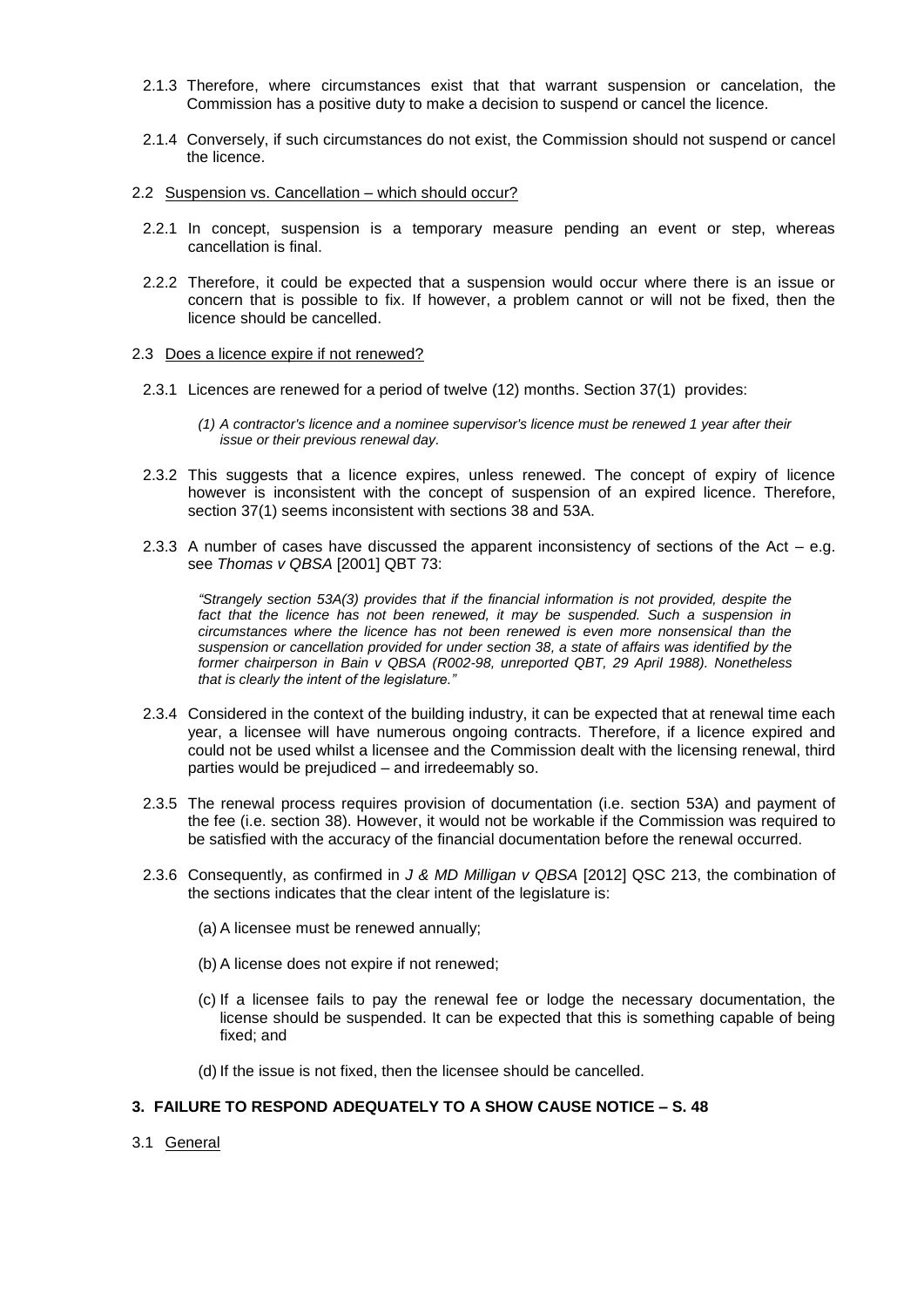- 3.1.1 Section 48 of the Act provides discretion to suspend or cancel a licence in the following instances:
	- (a) the licence was obtained on the basis of incorrect information supplied to the Commission, whether or not fraud was intended; or
	- (b) the licence was obtained by fraud or other improper means; or
	- (c) the licensee is convicted of an indictable offence or an offence that, if committed in Queensland, would be an indictable offence; or
	- (d) the licensee is a company and it ceases, for a period exceeding twenty-eight (28) days, to have a nominee holding a licence authorising supervision of building work of the appropriate class or classes; or
	- (e) the licensee is convicted of an offence against this Act; or
	- (f) the licensee contravened a condition to which the licence is subject under section 35 or that is imposed under section 36 on the licensee's licence; or
	- (g) the licensee owes an amount to the Commission and fails to comply with a demand by the Commission to discharge the debt; or
	- (h) the licensee fails to comply with a written request by the Commission under this Act; or
	- (i) the Commission becomes aware of the existence of facts that, having regard to section 31(1)(a) or (2)(a), or 32(1)(g), or 32AA(1)(d), or 32AB(1)(d):
		- (i) would allow the Commission to refuse to issue the licence if it were now being applied for by the licensee; or
		- (ii) would have allowed the Commission to refuse to issue the licence originally.
- 3.1.2 By section 49, this can only occur after:
	- (a) The Commission gives notice of reasons for the proposed suspension or cancellation (i.e. the Show Cause Notice); and
	- (b) The Commission allows twenty-one (21) days for a response from the licensee; and
	- (c) The Commission considers any written representations made by the licensee.
- 3.1.3 Whilst most of above seems clear, a number of issues benefit from scrutiny:
	- (a) What form requirements are there for the Show Cause Notice?
	- (b) What detail is required to be included in respect of the ground relied upon?
	- (c) Under what circumstances would the Commission refuse to issue a licence? [i.e. section 48(i)(i)]
	- (d) What does "fit and proper person to hold a licence" mean? [relevant to section 31(1)]
	- (e) What are the conditions imposed upon the licence under section 35? [i.e. section 48(f)]

## 3.2 Form of a Show Cause Notice

3.2.1 A number of provisions provide for the Commission to issue a notice to "suspend or cancel" a licence. Does that mean that Commission must select which and state that item only in the notice?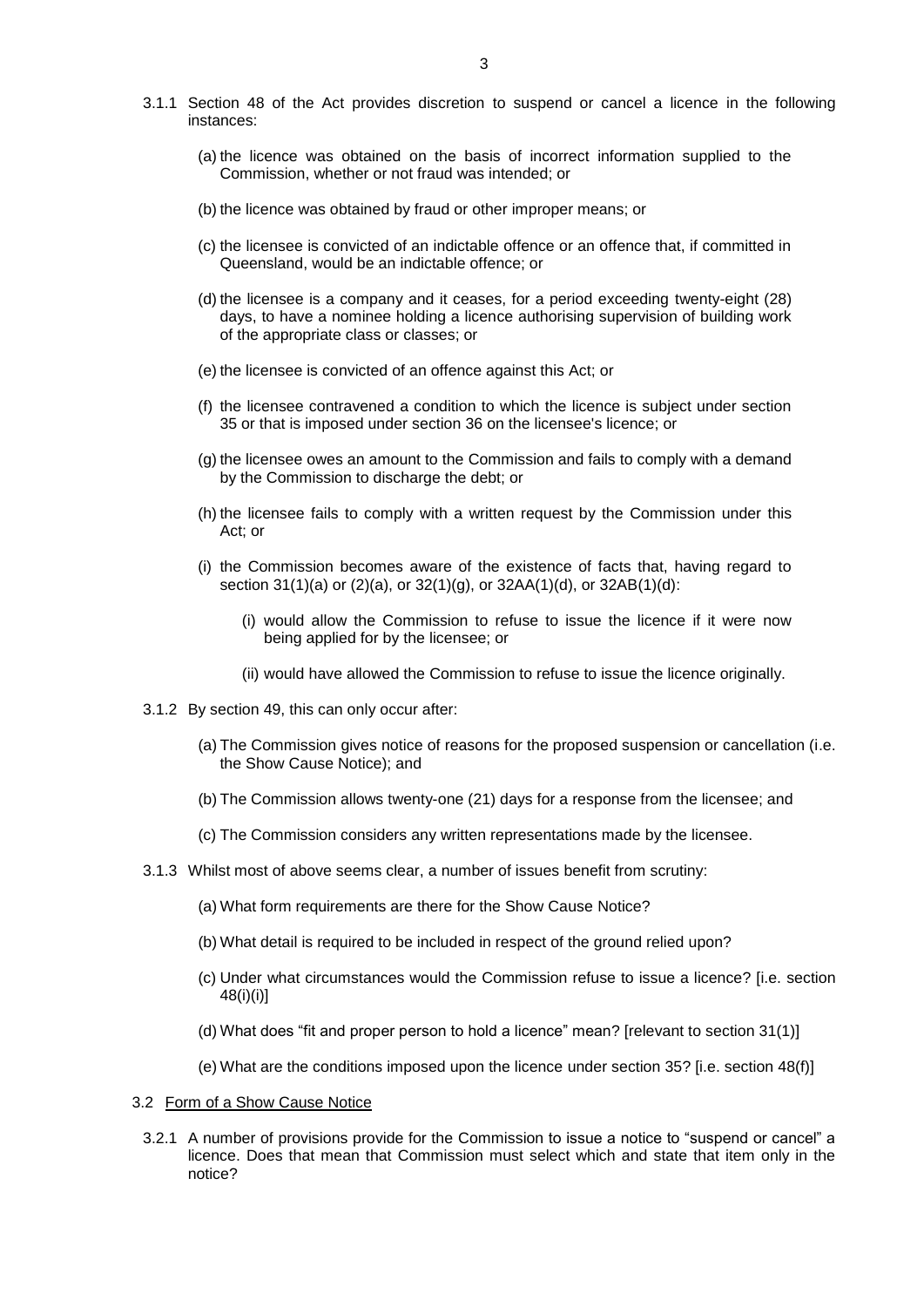3.2.2 This issue was discussed in the case of *Morrow v. Queensland Building Services Authority* [2005] QDC 261. His Honour Judge Robin QC stated:

*"The purpose of the appeal is to establish the invalidity or insufficiency of that notice. Two grounds are assigned … the second that it fails to specify which course was under consideration by the Authority, either cancellation or suspension.*

*There has been no occasion for the Court to go in detail into the intricacies of proceedings before the Authority or on appeal to the Tribunal against the determination of the Authority communicated in a letter of 2nd July 2003, Exhibit 2, that Mr Morrow's licence be suspended for a period of 60 days from that day. The penalty appears modest but that is not presently the point.* 

*Members of the Tribunal have taken different views in respect of whether the [section 49\(](http://www.austlii.edu.au/au/legis/qld/consol_act/qbsaa1991413/s49.html?stem=0&synonyms=0&query=qbsaa1991413%20s35)1)*  notice ought to elect between cancellation and suspension. That was the view of the Tribunal *Member, Mr Sweeney, in O'Toole v. Queensland Building Services Authority [1996] QBT 266 12 December 1996.* 

*His approach was followed by Mr Lorisch in Hanson v Queensland Building Services Authority [1999] QBT 85. In the determination under appeal Mr Coyne differed to the extent of determining that it was incumbent on the Authority in issuing the notice to include reference to "cancelling or suspending" - in the sense of both being included.* 

*The Member referred to Burnham v The City of Mordialloc [1956] VLR 239 and concluded that by parity of reasoning [section 49\(](http://www.austlii.edu.au/au/legis/qld/consol_act/qbsaa1991413/s49.html?stem=0&synonyms=0&query=qbsaa1991413%20s35)1) properly construed required the Authority to state both alternatives - that is, cancellation or suspension - in its show cause notice.*

*If reference is made to the Victorian decision at page 242, one finds Mr Coyne is correct in his view of it. Lowe J said after some consideration of the matter that:*

*'Three alternatives are set out in the regulation and in my opinion they must be set out in the notice. The cause which may be shown may differ in regard to each alternative. The notice must inform the*  recipient that he must show cause in relation to all these alternatives. If the alternatives are not *brought to his knowledge he may not be prepared to show cause as to one or more of the alternatives. The notice of the 26th of May 1953 gave one alternative only: take notice that the Council hereby requires you to show cause why such building should not be demolished." "The form of the notice suggests that the Council has already considered the alternatives and resolved (provisionally at any rate) that of the three alternatives, that of the demolition should be chosen unless good reason was shown to the contrary.'*

*I would think that as a practical matter recipients of [s 49\(](http://www.austlii.edu.au/au/legis/qld/consol_act/qbsaa1991413/s49.html?stem=0&synonyms=0&query=qbsaa1991413%20s35)1) notices would be grateful if one of the alternatives open was identified, in particular if the penalty faced was identified as suspension. I would have some difficulty in concluding that a notice foreshadowing suspension only was invalid. Of course such a notice would limit what might follow. I do however think that Mr Coyne has correctly applied Burnham and that in the present circumstances the relevant notice cannot be successfully challenged on that ground."*

3.2.3 Therefore, it is necessary and appropriate for a notice issued pursuant to section 49 to include both suspension and cancellation.

## 3.3 Reasons or Grounds required to be stated in Show Cause Notice

3.3.1 The amount of detail required to be included in a show cause notice was discussed in *Morrow*:

*"Mr Davis' argument is that the reasons referred to in [section 49\(](http://www.austlii.edu.au/au/legis/qld/consol_act/qbsaa1991413/s49.html?stem=0&synonyms=0&query=qbsaa1991413%20s35)1) correspond with the circumstances - whether they be regarded as grounds or reasons, in the absence of categorisation, does not matter - in paragraphs (a) to (j) in [section 48.](http://www.austlii.edu.au/au/legis/qld/consol_act/qbsaa1991413/s48.html)*

*This is a somewhat difficult question. It is brought to the Court on a hypothetical basis in the sense that Mr Morrow could hardly have been in any doubt what the "reasons" of the Authority were. What influences my approach is that there can be no necessary or even prima facie consequence of occurrence of any of the events in (a) to (j), (j) perhaps excepted, and suspension or cancellation of a licence being appropriate.* 

*The circumstances which bring about the existence of the conditions or grounds may be minor in the extreme and on any reasonable approach have no relevance to the licensee's being a fit*  and proper person or a sufficiently qualified and experienced person or a sufficiently sound *person financially to deserve the privilege of becoming or continuing licensed.*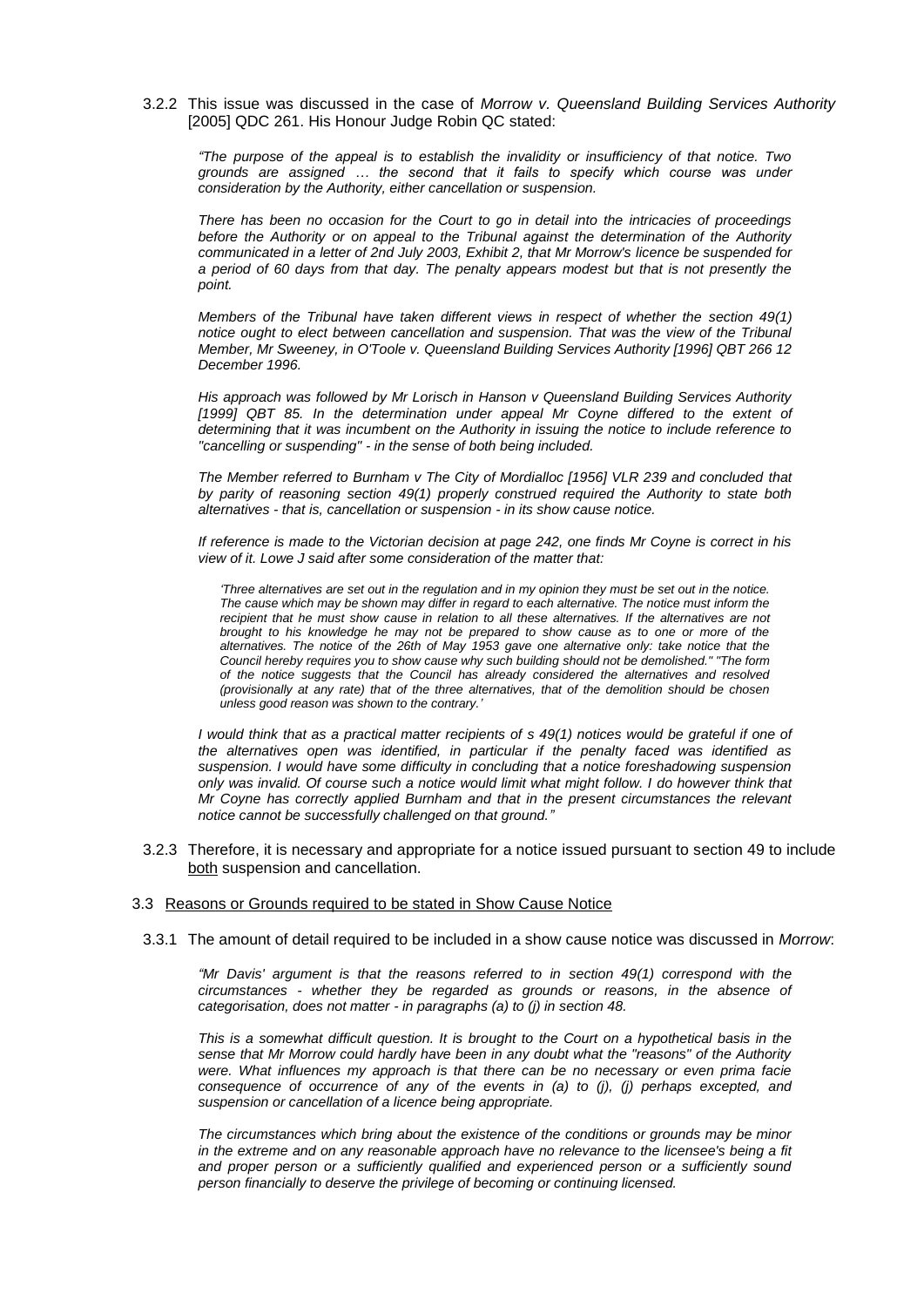*In my opinion, the statement of reasons ought to show why it is considered that the condition relied on from [section 48](http://www.austlii.edu.au/au/legis/qld/consol_act/qbsaa1991413/s48.html?stem=0&synonyms=0&query=qbsaa1991413%20s35) makes suspension or cancellation of the licence appropriate. It may well be enough to refer to one of the sub paragraphs of [section 31\(](http://www.austlii.edu.au/au/legis/qld/consol_act/qbsaa1991413/s31.html?stem=0&synonyms=0&query=qbsaa1991413%20s35)1) no longer applying (or in other circumstances the sub paragraphs of other subsections).*

*I think the notice was, as a matter of form, deficient and that the Court should so rule notwithstanding that if Mr Morrow's case is looked at on the merits, he may not command much sympathy."*

- 3.3.2 This raises a number of important points:
	- (a) Suspension or cancellation of a licence is a significant issue that affects the licensee's ability to earn an income, but also affects employees, subcontractors and members of the public;
	- (b) Therefore, before a decision is made to suspend or cancel a license, the licensee must be provided natural justice. This means, the licensee must be apprised of the nature of the concerns which must be answered, and provided with time to respond to those issues;
	- (c) The Commission should therefore be limited to grounds raised in the notice in making its decision;
	- (d) Such grounds could be amplified by further evidence on the point, provided that does not change the nature of the ground relied upon;
	- (e) If the Commission wishes to rely upon a further ground, a fresh show cause notice should be issued.
- 3.4 Under what circumstances would the Commission refuse to issue a licence?
- 3.4.1 The person is entitled to a contractor's licence if that person can satisfy the Commission of the matters listed in section 31, namely:
	- *"(1) A person (not being a company) is entitled to a contractor's licence if the Commission is, on application by that person, satisfied that:*
		- *(a) the applicant is a fit and proper person to hold the licence; and*
		- *(b) the applicant has the qualifications and experience required by regulation in relation to a licence of the relevant class; and*
		- *(c) the applicant satisfies the relevant financial requirements stated in the board's policies; and*
		- *(d) the applicant can lawfully work in Queensland; and*
		- *(e) the applicant is not an excluded individual for a relevant event or a permanently excluded individual; and*
		- *(f) the applicant is not a disqualified individual; and*
		- *(g) the applicant is not a banned individual; and*
		- *(h) the applicant does not have an unpaid judgment debt for an amount the Commission may recover under section 71."*

#### 3.5 What does "fit and proper person to hold a licence" mean?

- 3.5.1 Pursuant to section 31 of the Act, a person is entitled to a contractor's licence if the Commission is satisfied that person is, amongst other things, a fit and proper person to hold the licence.
- 3.5.2 Section 31(3) provides:

*"In deciding whether a particular person is a fit and proper person to hold a contractor's licence or to exercise control or influence over a company that holds a contractor's licence, the Commission may have regard to:*

*(a) Commercial and other dealing in which that person has been involved and the standard of honesty and integrity demonstrated in those dealings; and*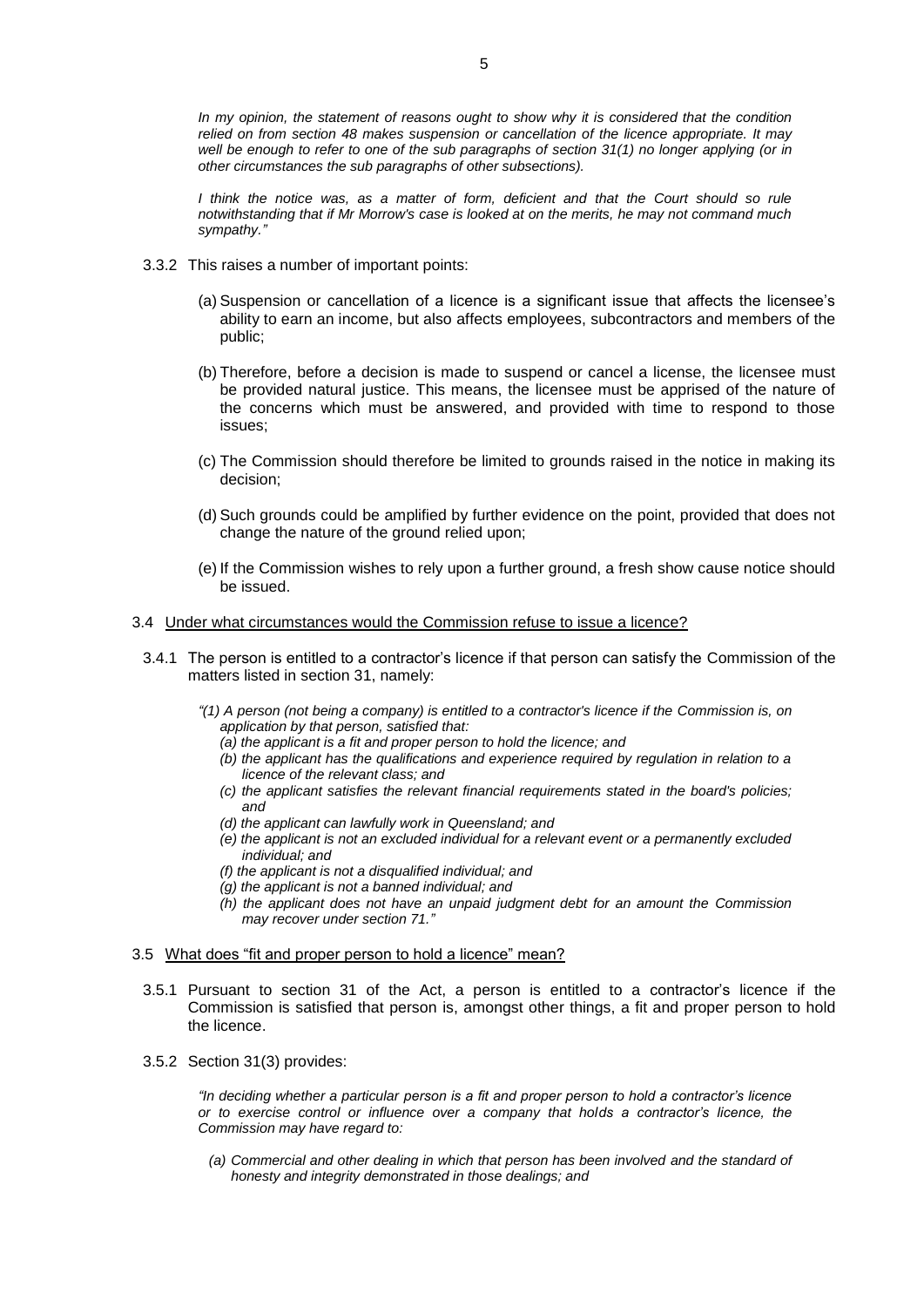- *(b) Any failure by that person to carry out commercial or statutory obligations and the reasons for the failure; and*
- *(c) Tier 1 detective work carried out by the person, whether to not the person received a notice under section 67AH, 67AI, 67AL or 67AM stating a term of ban for the work; and*
- *(ca)if the person is an enforcement debtor under an enforcement order for an infringement notice offence for this Act or the Domestic Building Contract Act 2000—whether the person has taken steps under the State Penalties Enforcement Act 1999 to discharge the amount stated in the enforcement order; and*
- *(d) any other relevant factor."*
- 3.5.3 The expression "fit and proper person" was discussed in *Amour v Queensland Building Services Authority* [2012] QCAT 360 and in *Pop v Queensland Building Services Authority* [2012] QCAT 388 as follows (note – quoting from *Pop*):
	- *"[37] The expression "fit and proper person" is one often used in statutes and it is a very broad concept. It is not defined in the QBSA Act.*
	- *[38] What is often quoted as "the classic" Australian statement as to the meaning of the words "fit and proper person" appears in the joint judgment of Dixon CJ, McTiernan and Webb JJ in the High Court's decision in Hughes and Vale Pty Ltd v The State of New South Wales:*

*'The expression "fit and proper person" is of course familiar enough as traditional words when used with reference to offices and perhaps vocations. But their very purpose is to give the widest scope for judgment and indeed for rejection. "Fit" (or "idoneus') with respect to an office is said to involve three things, honesty knowledge and ability; "Honesty to execute it truly, without malice affection or partiality; knowledge to know what he ought duly to do; and ability as well in estate as in body, that he may intend and execute his office, when need is, diligently, and not for impotency or poverty neglect it— Coke.'*

- *[39] This statement has subsequently been adopted on numerous occasions in relation to the QBSA Act.*
- *[40] Further assistance in interpreting this term has been given by the High Court, in Australian Broadcasting Tribunal v Bond (Bond Media case) where Toohey and Gaudron JJ noted:*

*'The expression "fit and proper person standing alone, carries no precise meaning. It takes its meaning from its context, from the activities in which the person is or will be engaged and the ends to be served by those activities. The concept of "fit and proper" cannot be entirely divorced from the conduct of the person who is or will be engaging in those activities. However, depending on the nature of the activities, the question may be whether improper conduct has occurred, whether it is likely to occur, whether it can be assumed that it will not occur, or whether the general community will have confidence that it will not occur. The list is not exhaustive but it does indicate that, in certain context, character (because it provides indication of likely future conduct) or reputation (because it provides indication of public perception as to likely future conduct) may be sufficient to ground a finding that a person is not fit and proper to undertake the activities in question.'*

*[41] Also in Bond Media case, Chief Justice Mason said:*

*'The question whether a person is fit and proper is one of value judgement. In that process the seriousness or otherwise of particular conduct is a matter for evaluation by the decision maker. So too is the weight, if any, to be given to matters favouring a person whose fitness and propriety are under consideration.'*

- *[42] The QBSA in submissions rightly conceded that the "power to grant or withhold a licence is protective, and there is no element of punishment involved." The QBSA submissions went on to indicate that the "primary consideration is the protection of persons with whom the licensee might deal, primarily consumers" which is a submission I adopt.*
- *[43] The QBSA submitted that the 'concept of fitness and propriety should not be narrowly construed or confined and must extend to any aspects of fitness and propriety that is relevant to the public interest' and noted that in the matter of Weedon v Builders' Licencing Board (NSW), Redapple DCJ stated that:*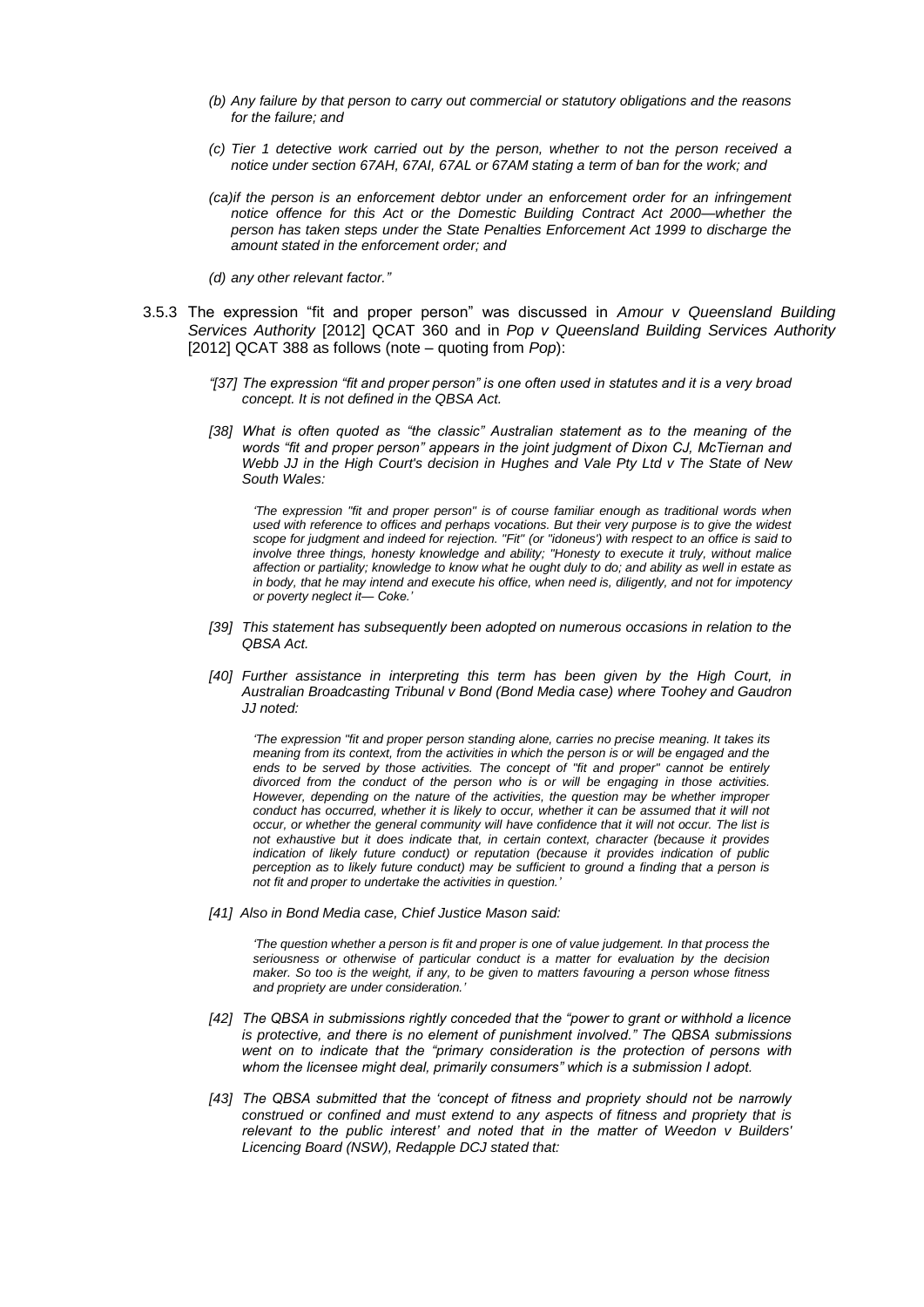*'In order to show that a person is a fit and proper person to hold a licence, the applicant must establish that in a business sense he is a person of honesty and integrity in his dealings with others, that he is possessed of the characteristics of stability, and of sound judgment which he can and will exercise in the interests of his clients; he must show that he is otherwise of good character.'*

- *[44] I adopt this as one reasonable summary in broad of the law regarding fit ad proper person as it applies to this application and accept that the term fit and proper is to be construed widely."*
- 3.5.4 In *Alford v Auctioneers and Agents Committee* [2002] QDC 130 at [5]:
	- *"[5] The concept of fitness and propriety is a broad one. It has been said that the very purpose of the expression is to give the widest scope for judgment and indeed for rejection, and that fitness for something involves honesty, knowledge of what is required of a person in such a position, and the ability or capacity to do what is required, in terms of physical, mental and financial capacity: Hughes & Vale Pty Ltd v New South Wales (No 2) (1955) [93 CLR 127](http://www.austlii.edu.au/au/cases/cth/high_ct/93clr127.html) at 156-7 per Dixon CJ, McTiernan and Webb JJ."*
- 3.5.5 In *A Solicitor v. NSW Law Society [2004] HCA 1* the question was whether a solicitor who had been convicted of four (4) counts of indecent assault was a fit and proper person to be a solicitor. The court considered these were circumstances so remote from anything to do with professional practice that the characterisation of the solicitor's personal misconduct as professional misconduct was erroneous.
- 3.5.6 In the Queensland Building Tribunal, the case of *O'Toole v QBSA [1996] QBT 257* quoted affirmatively the case *Petracaro v Commissioner of Consumer Affairs* (1994) 62 SASR 387 as follows:

*"It cannot be stressed too strongly that the Act is not preoccupied with general character aspects, except to the extent that these may directly be relevant to the clear purposes of the statute, which essentially focuses on the fitness of a person to discharge the responsibilities applicable to a particular type of licence. The statute is primarily concerned with the protection of the public by ensuring that building work is not carried out by persons who are not suitably skilled or who are, or are likely to be, dishonest with those with whom they enter into contracts. It goes without saying that, in the case of a subcontract bricklayer who usually gives a firm price to a builder for quite specific work, is to be assessed mainly on his reliability and skill to do the job, whereas in the case of a category 1 building contractor, the public concern must relate not only to technical ability but also general trustworthiness and honesty in negotiating and discharging contractual obligations."*

3.5.7 He continued:

*"True it is that his more general conduct has been regrettable but, not only has this had no*  bearing on his work as a bricklayer in the building industry, but also there is clear *uncontroverted evidence of a major change in his personal situation and character since 1991. ... I am left with the firm impression that it has, in effect, denied this man the possibility of pursuing a livelihood by reason of considerations which, at best, were very peripheral to the consideration of whether he was a fit and proper person to be a category 3 bricklayer and stonemason within the meaning intended by the Act ... Whilst I am sympathetic to the desire of the tribunal to ensure that only persons of the highest personal character are licensed, I do not think that in relation to this level and type of employment, that is the real focus of the*  legislation. This man is patently a skilled and reliable tradesman who has not set a foot wrong *in the work environment - whatever else he may have done. It is not a function of the tribunal to certify to his general good conduct, but as to his trade qualifications and reliability."*

- 3.5.8 Accordingly, the concept of fitness and propriety involves:
	- (a) Honesty knowledge and ability.
	- (b) Consideration of fitness and propriety in the context of the holding of a licence pursuant to the Act - that is, consideration of matters relevant to the nature of the work that occurs through having the licence.
	- (c) The character and reputation as this indicates the likely future actions.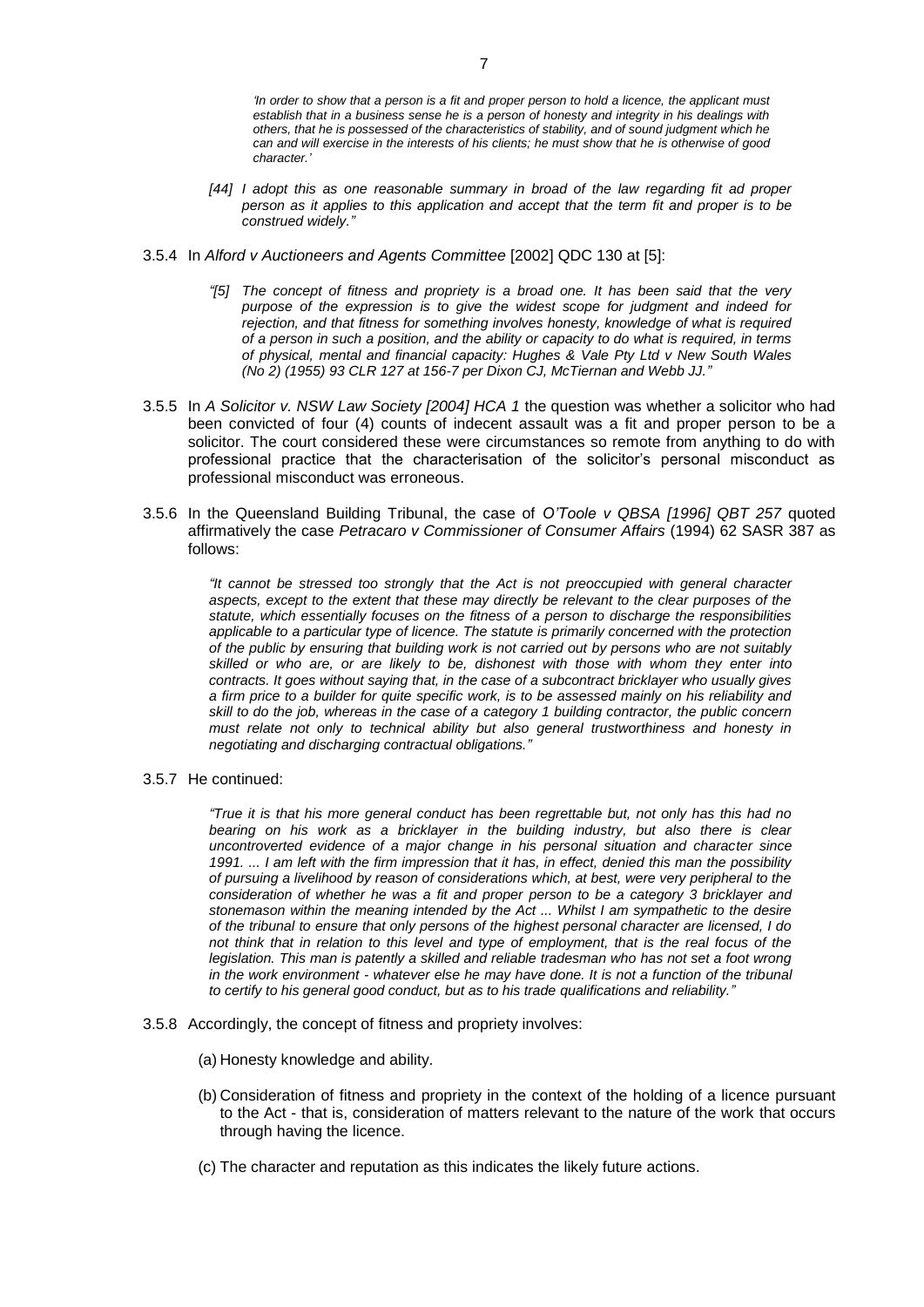- 3.5.9 The cases of *O'Toole* and *Petrecaro* are obvious authority that general character aspects are not the criteria upon which an applicant's fitness are to be assessed. The fitness to hold a licence will depend upon the applicant's fitness to discharge the responsibilities applicable to the particular type of licence, and not the general character – except to the extent that the character is directly relevant to such work.
- 3.5.10On the basis of the above, convictions in relation to the matters that are not relevant to fitness to discharge responsibilities as a licensee, do not preclude the granting of a licence.
- 3.5.11One of the most common instances however where suspension for fitness and proprietary is raised is where a licencee gives a false declaration to the Commission.

#### 3.6 What are the conditions imposed upon the licence?

- 3.6.1 Section 35 the Act provides:
	- *"(1) A licence may be granted subject to such conditions as the Commission considers appropriate.*
	- *(2) Without limiting subsection (1), a licence for which an occupational licence is required is taken to be subject to the condition that the licensee hold, and continue to hold, for the term of the licence, the occupational licence.*
	- *(3) Without limiting subsection (1), a contractor's licence is subject to the condition that:*
		- *(a) the licensee's financial circumstances must at all times satisfy the relevant financial requirements stated in the board's policies; and*
		- *(b) variations of the contractor's turnover and assets must be notified, or notified and approved, in accordance with the relevant financial requirements stated in the board's policies."*
- 3.6.2 The most significant and also the most common condition that affects license is the *Financial Requirements for Licensing* (the "FRL"). The requirements of the FRL is a large topic in itself. In general terms however, the FRL provides that a licensee:
	- (a) Must have a minimum Net Tangible Assets;
	- (b) Must have a Current Ratio is not less than 1:1; and
	- (c) Must not exceed the Annual Allowable Turnover.
- 3.6.3 A breach of either of the first two (2) would be a breach of the FRL that would cause concern and investigation by QBCC. Normally, exceeding the AATO would not be considered grounds for suspension.
- 3.6.4 As from 1 October 2012, the FRL has been amended to include a requirement that a licensee not have an unsatisfied judgment debt. Note that paragraph 10.2 indicates that this only refers to judgments debts in relation to:
	- *"(a) a building contract or a domestic building contract;*
	- *(b) goods or services supplied for:*
		- *(i) building work to be carried out under a building contract; or*
		- *(ii) domestic building work to be carried out under a domestic building contract."*
- 3.6.5 Paragraph 10.3 of the FRL requires that the judgment debt be paid within twenty-eight (28) days (or any longer period allowed).
- 3.6.6 This does not apply where there is an appeal, the judgment is set aside or a payment arrangement is entered with the creditor.
- 3.6.7 Accordingly, as from 1 October 2012, the failure to satisfy a judgment debt relating to building work is a trigger for a section 48 Show Cause Notice.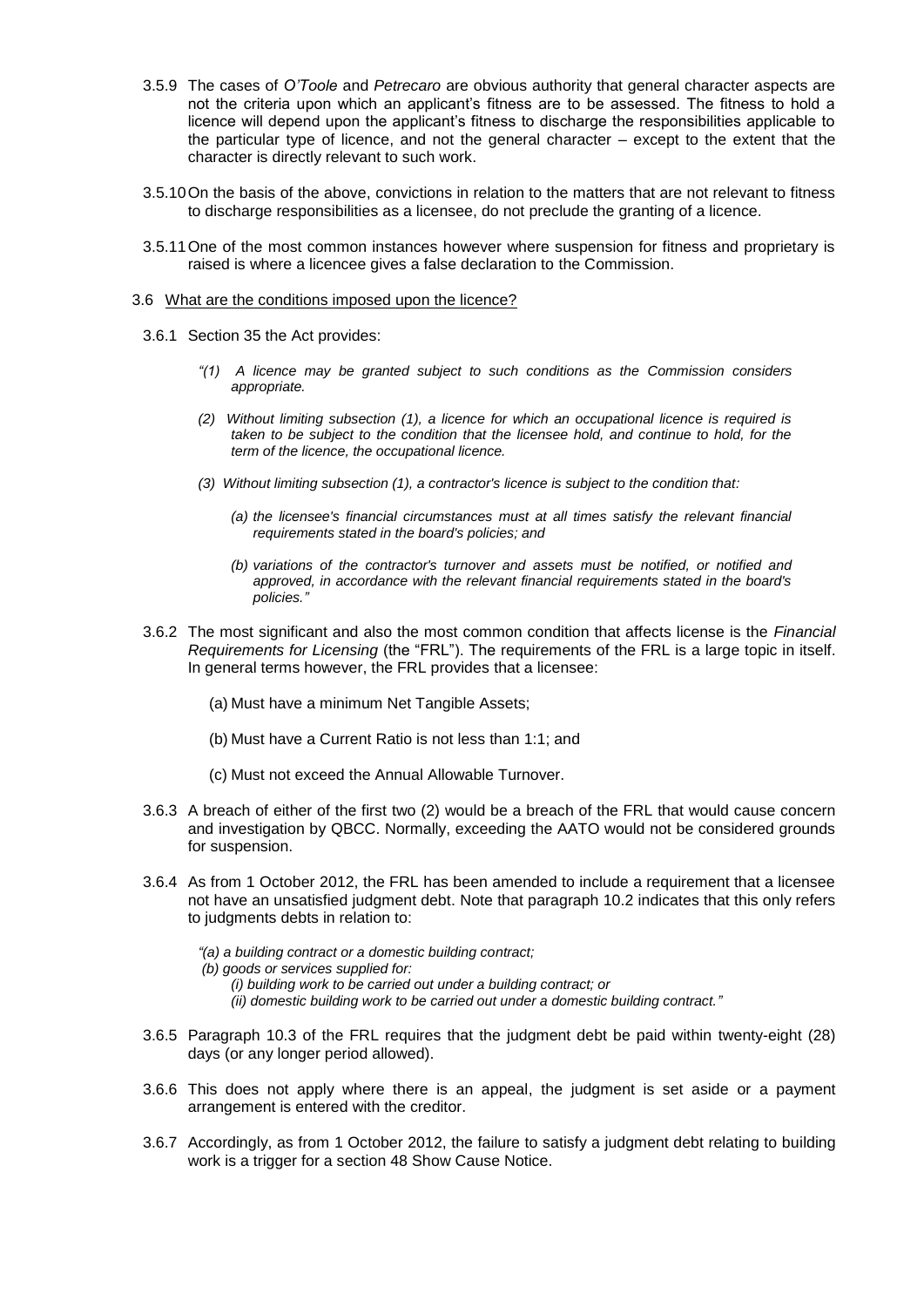#### **4. FAILURE TO COMPLY WITH AN ORDER FROM QCAT – S. 49B**

- 4.1 Section 49B provides:
	- *"(1) The tribunal may, in a proceeding to which a licensee is a party, order that the licensee's licence be suspended or cancelled if the licensee fails to comply with an order or direction of the tribunal within the time allowed by the tribunal.*
	- *(2) Before ordering that a licence be suspended or cancelled, the tribunal must give the licensee a reasonable opportunity to show cause why it should not be cancelled or suspended.*
	- *(3) Subsection (2) does not apply to an order or direction made in a disciplinary proceeding under part 7, division 4.*
	- *(4) An order under this section operates, of its own force, to suspend or cancel the licence if the licensee fails to comply with the tribunal's order or direction within the time allowed by the tribunal."*
- 4.2 It can be seen that this raises a suspension or cancellation that is triggered by the Tribunal not by the Commission.
- 4.3 This section has been used on a number of occasions though by CCT, not by QCAT. Interestingly, many of the CCT cases did not involve the Commission, but were brought by home owners.
- 4.4 In *Johnstone, W.A. v Waddell, B. & J.* [2004] QCCTB 93, Member Lorisch stated:

*"It is always with considerable reluctance that I make orders suspending or cancelling a licence, as clearly that is a most serious order, given that it affects the licensee's livelihood. Nonetheless the Tribunal's orders have not been complied with by this applicant and the Tribunal is essentially being ignored by the applicant's dismissive attitude and his continued failure to attend directions hearings. In those circumstances, the applicant presents the Tribunal with no alternative other than to look to the processes of [section 49B.](http://www.austlii.edu.au/au/legis/qld/consol_act/qbsaa1991413/s49b.html) I do however consider that the applicant should be given one last opportunity to redeem himself and adjust his conduct and to*  have these works appropriately rectified. In the circumstances I am not satisfied that the *applicant has shown cause why his licence should not be suspended or cancelled and, accordingly I make the following orders…"*

4.5 The cases require clear and repeated breach of Tribunal directions hence are treated in effect as a penalty for contempt.

#### **5. FAILURE TO PAY FEE ON RENEWAL – S. 38**

- 5.1 Section 38 of the Act provides:
	- *"(1) If a licensee fails to pay the appropriate licence fee within the time allowed under the regulations, the Commission may, by notice to the licensee, suspend the licence.*
	- *(2) A suspension imposed under this section terminates on payment of the appropriate fee.*
	- *(3) If a licence has remained in suspension under this section for more than 3 months, the Commission may, by notice to the licensee, cancel the licence.*
	- *(4) In this section—licence fee includes any amount by which the renewal fee is increased under section 37C."*
- 5.2 In *Bain v QBSA* [1998] QBT 41 it was stated:
	- *"[30] I have concluded that [section 38](http://www.austlii.edu.au/au/legis/qld/consol_act/qbsaa1991413/s38.html) does not have to be read in conjunction with [section 49,](http://www.austlii.edu.au/au/legis/qld/consol_act/qbsaa1991413/s49.html) as [section 38](http://www.austlii.edu.au/au/legis/qld/consol_act/qbsaa1991413/s38.html) provides a unique procedure for suspension and cancellation in the event that a licensee fails to pay.*
	- *[31] [Section 38](http://www.austlii.edu.au/au/legis/qld/consol_act/qbsaa1991413/s38.html) also provides a procedure which the QBSA is required to use in the event that a licensee fails to pay in order to cancel the licence which simply does not expire through*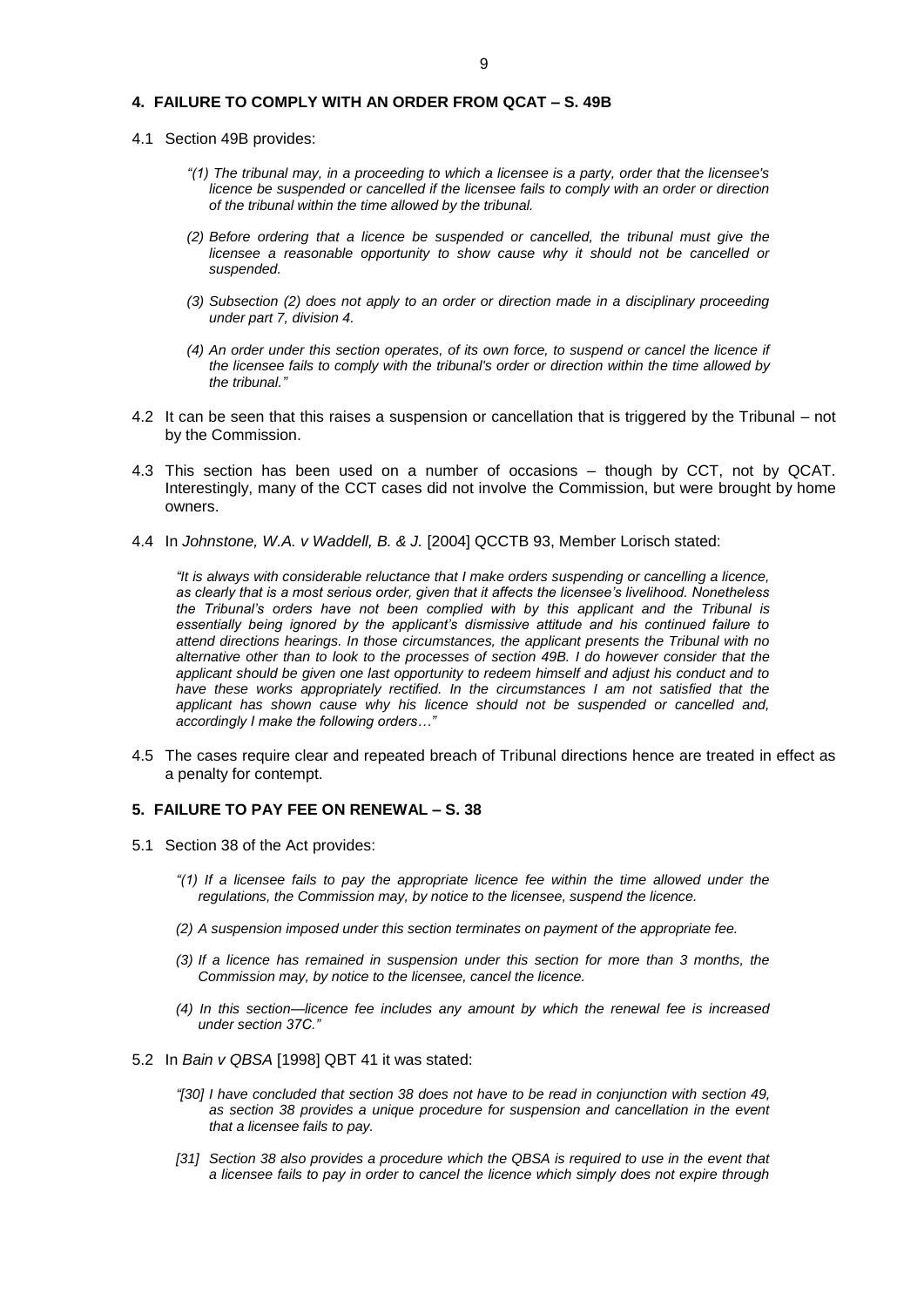*the failure to pay. That is not to say that the QBSA could not ask the licensee if they wished to continue to hold a licence and, if not, if they would return it to the QBSA and, thereby, the QBSA could avoid the necessity of proceeding under [section 38.](http://www.austlii.edu.au/au/legis/qld/consol_act/qbsaa1991413/s38.html)*

*[32] While it would have been more administratively tidy for [section 37](http://www.austlii.edu.au/au/legis/qld/consol_act/qbsaa1991413/s37.html) to have simply provided*  for the automatic expiry of the licence if the annual fee was not paid by the required date. *the QBSA and the Tribunal are bound to interpret the [Act](http://www.austlii.edu.au/au/legis/qld/consol_act/qbsaa1991413/) and comply with what it says and not with what we might wish it said to satisfy administrative convenience."*

#### **6. FAILURE TO PROVIDE INFORMATION IN RELATION TO THE COMPLIANCE WITH THE FRL**

- 6.1 Section 53A provides:
	- *"(1) The Commission must not renew a contractor's licence if the Commission is not given information, in a form approved by the board, and within the time allowed under a regulation, about the contractor's continued satisfaction of the relevant financial requirements stated in the board's policies.*
	- *(2) The form approved by the board may require some or all of the information to be given by a person suitably qualified and experienced in accountancy.*
	- *(3) If the contractor does not give the Commission the information mentioned in subsection (1), the Commission may, by written notice given to the licensee, suspend the licence.*
	- *(4) A suspension imposed under this section ends when the Commission is given the information.*
	- *(5) If a licence has remained in suspension under this section for more than 3 months, the Commission may, by notice to the licensee, cancel the licence.*
- 6.2 The intent of section 53A, as discussed in *J & MD Milligan v QBSA* [2012] QSC 213 at [13], is:
	- (a) A license must not be renewed if information is not given "*about the contractor's continued satisfaction*" with the FRL. If no information is given, the licence may be suspended;
	- (b) QBCC is not required by section 53A to determine whether or not the FRL has been satisfied; and
	- (c) If such information is given, then the reason for suspension is removed, and suspension is automatically lifted.
- 6.3 Documentation in the approved form relates to compliance is clearly "*about the contractors continued satisfaction*" with the FRL. If the documentation on its face is not properly completed or does not purport to demonstrate compliance, then arguably the documentation is not in the approved form.
- 6.4 Where, after review of the documentation, QBCC is concerned that the licensee does not comply with the FRL, it should trigger the show cause procedure provided in section 48.
- 6.5 Cancelation pursuant to section 53A does not require compliance with section 49 (i.e. it does not required the giving of a twenty-one (21) day show cause notice and consideration of submissions). The section is similar in wording to the suspension from non-payment of renewal fee provided in section 38. As discussed in the case of *Bain v QBSA* [1998] QBT 41, this section provides a separate mechanism for suspension of license and therefore section 49 is not relevant.
- 6.6 The cases of *Bain v QBSA* (cited above) and *Thomas v QBSA* [2001] QBT 73 suggest that a license cancellation in accordance with 53A(5) is a decision that needs to be made after the licensee has been accorded procedural fairness.
- 6.7 Suspension by Tribunal
	- 6.7.1 Section 97C provides for the Commission to obtain an order from the Tribunal suspending a licence: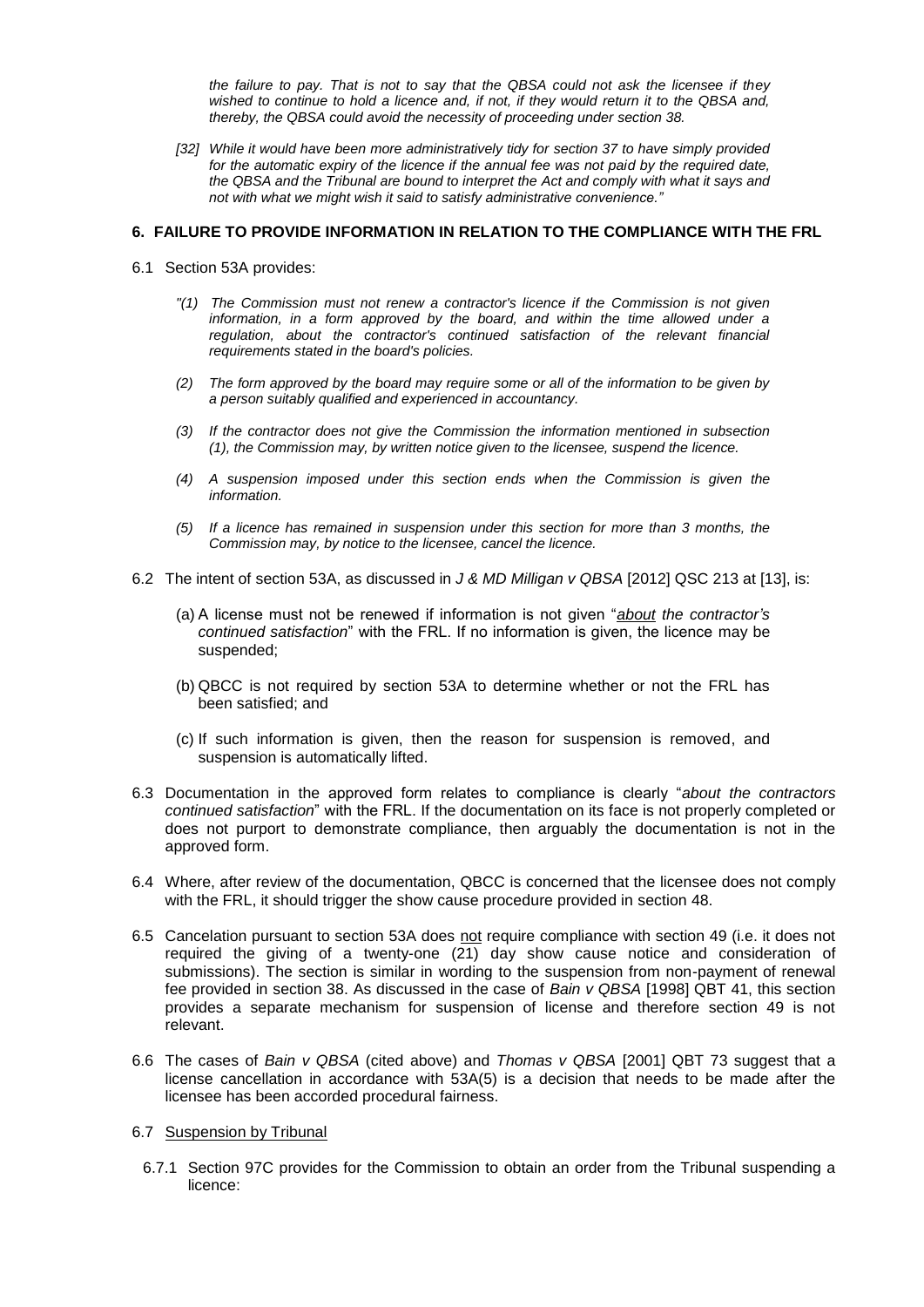- *"(1) If the Tribunal is satisfied, on application by the Commission, that a licence should be suspended, the Tribunal may, by order, suspend the licence:*
	- *(a) for the period the tribunal considers reasonable; or*
	- *(b) until the holder of the licence (the suspended person) complies with a condition imposed on the licence by the tribunal.*
- *(2) The order may direct the suspended person to deliver the licence to the Commission and include any other directions the Tribunal considers necessary or convenient to give effect to the order.*
- *(3) The Tribunal may make an order under this section on application made without notice to the suspended person but, in that case, the tribunal must allow the suspended person a reasonable opportunity to show cause why the order should be rescinded.*
- *(4) If the Tribunal after considering the suspended person's evidence and submissions, if any, and any further evidence or submissions of the Commission, is not satisfied the order should continue in force, the tribunal must rescind the order.*
- *(5) The holder of a licence who contravenes a direction under subsection (2) commits an offence. Maximum penalty--80 penalty unit."*
- 6.7.2 There are no decided cases on this section of which I am aware.
- 6.7.3 Normally, there is no reason to undertake this process as the Commission has the power to suspend pursuant to section 48.
- 6.7.4 It seems feasible that, following a contentious hearing, if the Tribunal makes findings that would justify suspension, that the Commission might ask the Tribunal also to make a suspension order.

#### **7. IMMEDIATE SUSPENSION**

- 7.1 Section 49A provides for immediate suspension in certain circumstances :
	- *"(1) The Commission may suspend a licensee's licence without allowing the licensee time to make written representations before the suspension takes effect if the Commission believes, on reasonable grounds, there is a real likelihood that serious financial loss or other serious harm will happen to any of the following if the licence is not immediately suspended:*
		- *(a) other licensees;*
		- *(b) the employees of other licensees;*
		- *(c) consumers;*
		- *(d) suppliers of building materials or services.*
	- *(2) The suspension under subsection (1) is imposed by written notice given to the licensee that complies with the QCAT Act, section 157(2) and:*
		- *(a) states that licensee may make written representations for a lifting of the suspension; and*
		- *(b) briefly explains how the suspension could lapse under subsection (3).*
	- *(3) The suspension under subsection (1) lapses if:*
		- *(a) the Commission does not, within 10 days after the licensee is given notice of the suspension, give the licensee notice under section 49(1) of the Commission 's reasons for a proposed cancellation or suspension of the licence under section 48 (a section 49 notice); or*
		- *(b) the Commission, within 10 days after the licensee is given notice of the suspension, gives the licensee a section 49 notice, but the licence is not suspended or cancelled*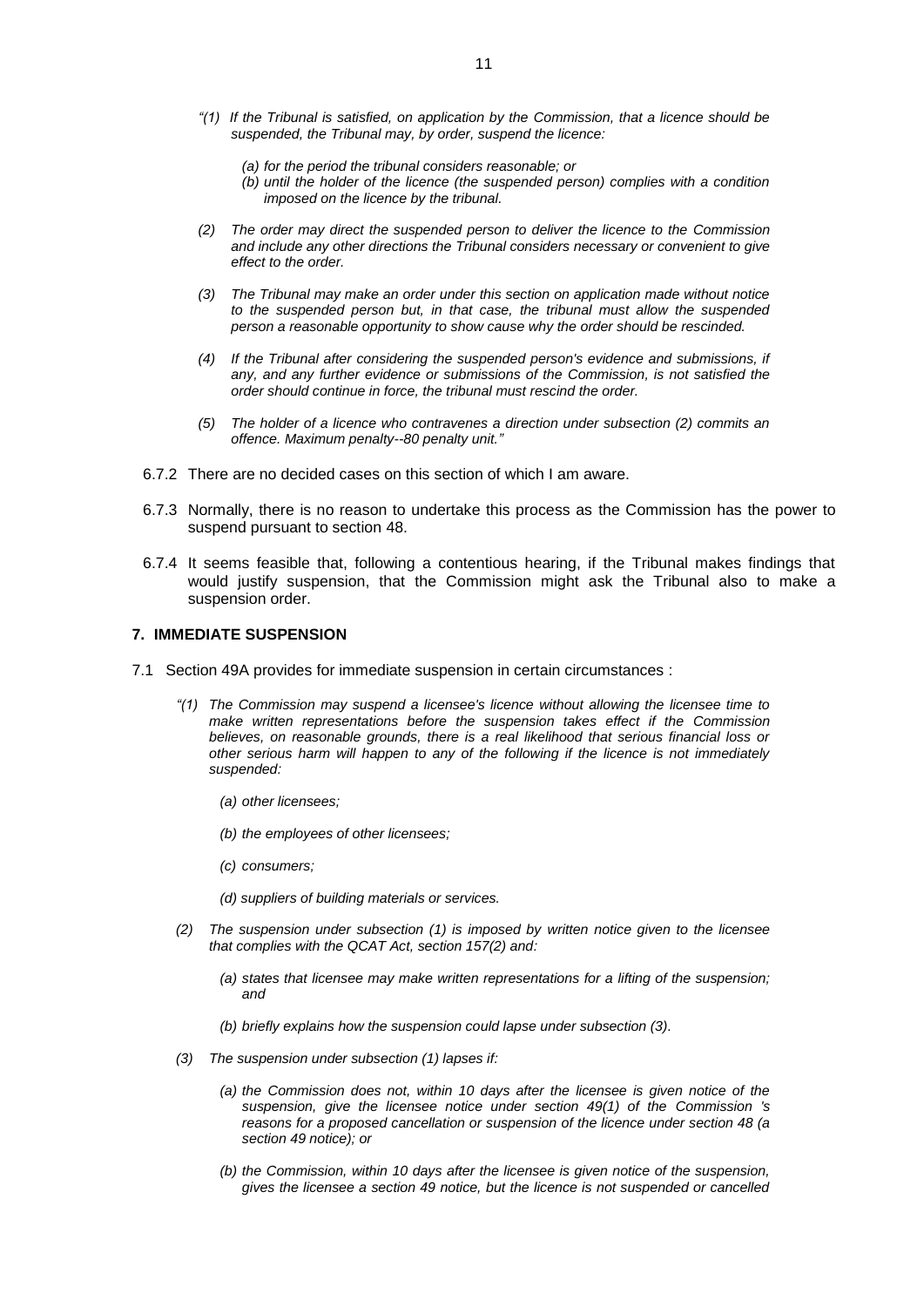*under section 48 within 3 months, or a longer period decided under subsections (4) and (5), after the section 49 notice is given; or* 

- *(c) the Commission suspends or cancels the licence under section 48.*
- *(4) The Commission may extend the period of 3 months mentioned in subsection (3)(b), but only if it appears to the Commission that, in the circumstances, it is in the interests of the licensee to do so.*
- *(5) The period may be extended more than once, but whenever it is extended, it must not be extended for more than 1 month."*
- 7.2 Clearly, a pre-requisite to the jurisdiction to suspend or cancel a licence immediately is that the Commission must have reasonable grounds for holding the opinion that there is a real likelihood of serious financial loss or other serious harm will occur.
- 7.3 It can be seen that immediate suspension does not allow for procedural fairness or awaiting submissions from the licensee. Therefore circumstances which justify this must be based upon identifiable evidence, from which an inference can be drawn that harm will likely be suffered.
- 7.4 As a matter of concept:
	- (a) If in truth, a licensee is solvent, and the concerns of the Commission are merely technical issues regarding compliance with FRL, then there cannot be a real likelihood that serious harm will be suffered;
	- (b) However, if a licensee is insolvent in the sense that it cannot pay debts as they fall due, then granting a stay does not remove insolvency. It merely allows the licensee to continue trading and incurring further debts that will not ultimately be paid.
	- (c) By comparison with insolvency law, a temporary lack of liquidity is different from an endemic shortage of working capital.
	- (d) All existing unpaid creditors of a licencee have debts already incurred. Allowing a licensee to continue to trade might result in some payment to them – though of course, it might not.
	- (e) All people (meaning trade suppliers, subcontractors and members of the public) who deal with an insolvent licensee after the date of the decision suffer a risk of prejudice.
- 7.5 Therefore in deciding whether or not there is a risk of serious financial harm to third parties, consideration needs to be given to the solvency of the licencee – and this means review of the financial statements considering, amongst other things, the Balance Sheet test and the Cashflow Test.

## **8 STAY CONSIDERATIONS**

- 8.1 Upon suspension, it is common for the licensee to apply to the Tribunal for review, and, on an interim basis, seek stay of the suspension.
- 8.2 Whether or not a stay should be granted depends upon whether or not the granting of a stay is desirable, bearing in mind, amongst other things, whether it is arguable that the licensee will be successful in the review and the likely prejudice that would be suffered.
- 8.3 Therefore, consideration of a stay raises, on an interim basis, relevant issues discussed above.
- 8.4 As the Tribunal stands in the shoes of Commission, it has the obligation to consider review based upon the same criteria as Commission. Therefore, amongst other things, this means that the Tribunal will, in certain instances, have a positive duty to suspend or cancel, whereas on other occasions to allow the licencee to continue trading.
- 8.5 Most importantly though, the granting of a decision by the Tribunal of a stay does not relieve Commission from its statutory obligation to monitor the license. Therefore, provided there are